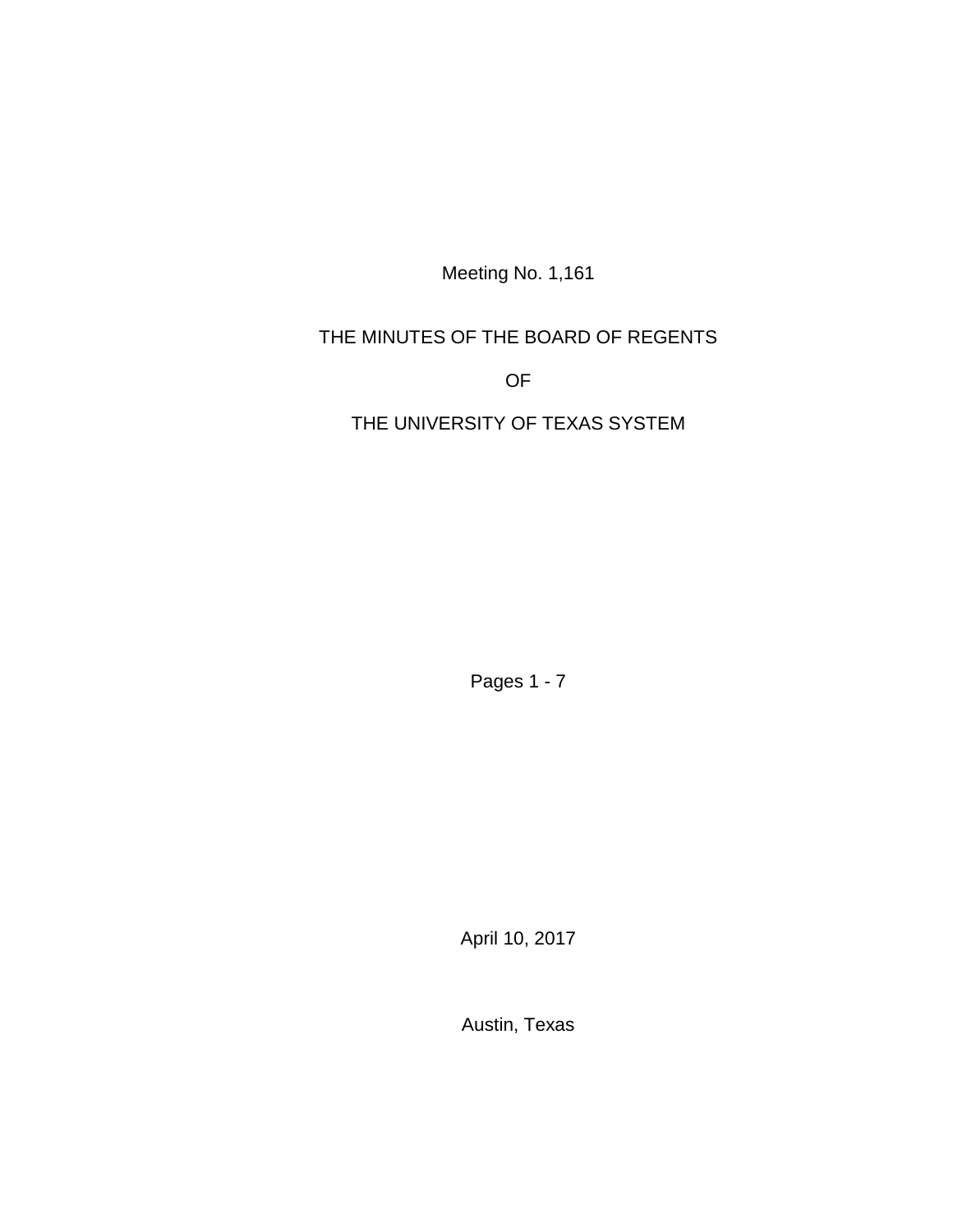## MEETING NO. 1,161

MONDAY, APRIL 10, 2017.--The members of the Board of Regents of The University of Texas System convened a special called meeting at 10:31 a.m. via telephone conference call on Monday, April 10, 2017, in the Board Room, Ninth Floor, Ashbel Smith Hall, 201 West Seventh Street, Austin, Texas, with the following participation:

### ATTENDANCE.--

Present Chairman Foster Vice Chairman Hicks Vice Chairman Hildebrand Regent Aliseda Regent Beck Regent Eltife Regent Longoria Regent Tucker Regent Weaver Regent Joseph, Student Regent, nonvoting

In accordance with a notice being duly posted with the Secretary of State and there being a quorum present, Chairman Foster called the meeting to order in Open Session.

RECESS TO EXECUTIVE SESSION.--At 10:31 a.m., the Board recessed to convene in Executive Session pursuant to *Texas Government Code* Sections 551.071, 551.073, and 551.074 to consider the matters listed on the Executive Session agenda.

RECONVENE IN OPEN SESSION.--The Board reconvened in Open Session at 11:14 a.m. to consider the following action on Executive Session Item 1c and to consider the following Agenda Items.

### 1a. U. T. San Antonio: Discussion of individual personnel matters related to the presidential search

No action was taken on this item.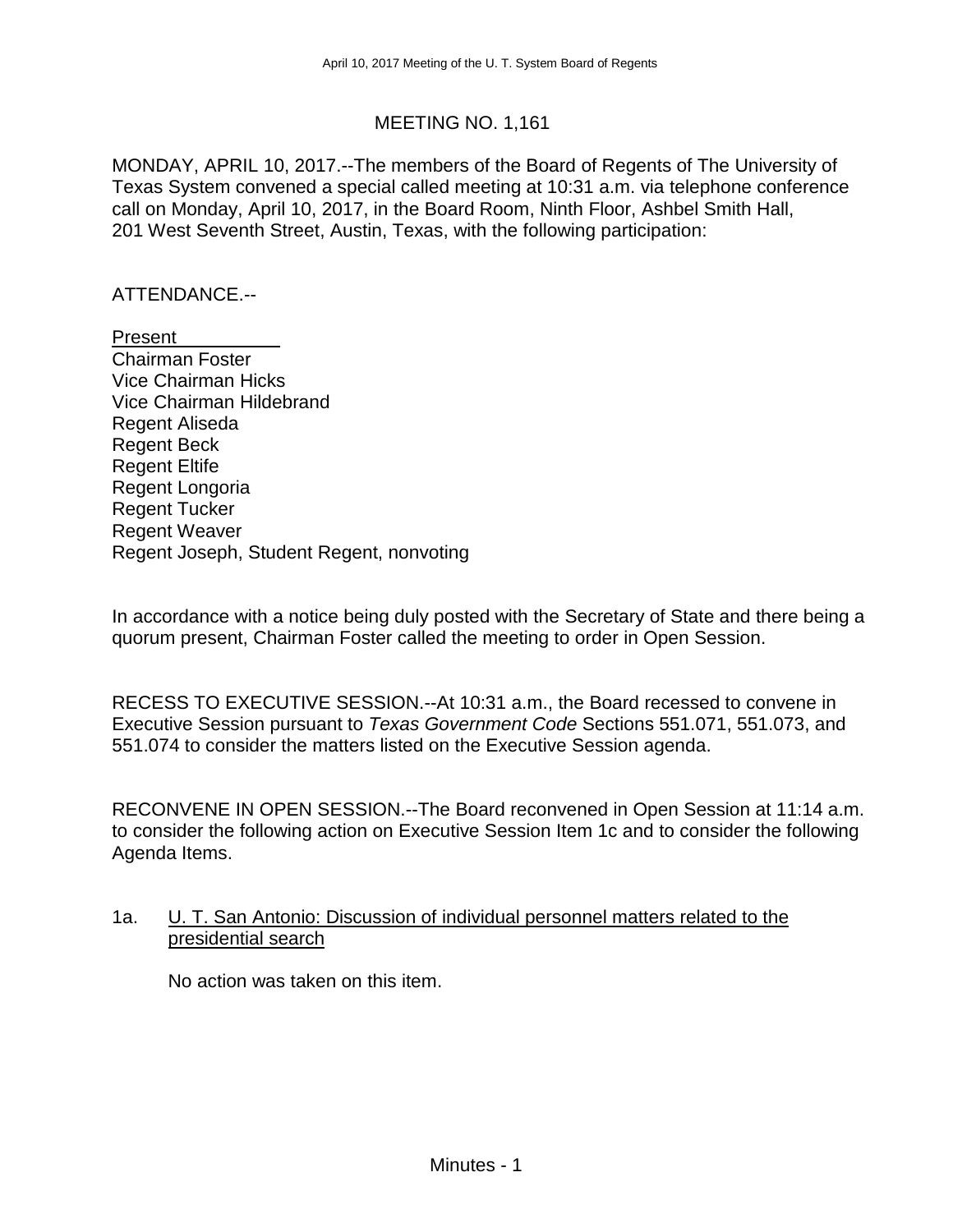1b. U. T. System: Discussion and appropriate action regarding individual personnel matters relating to appointment, employment, evaluation, compensation, assignment, and duties of presidents (academic and health institutions), U. T. System Administration officers (Deputy Chancellor, Executive Vice Chancellors, and Vice Chancellors), other officers reporting directly to the Board (Chancellor, General Counsel to the Board, and Chief Audit Executive), members of the Board of Regents, and U. T. System and institutional employees

No action was taken on this item.

1c. U. T. M. D. Anderson Cancer Center: Discussion and appropriate action regarding a proposed increase in compensation for Stephen M. Hahn, M.D., Deputy President, Chief Operating Officer, and Professor of Radiation Oncology (Regents' *Rules and Regulations*, Rule 20204, regarding compensation for highly compensated employees)

The Board approved a proposed increase in compensation adjusted for new duties for Stephen M. Hahn, M.D., Deputy President, Chief Operating Officer, and Professor of Radiation Oncology at The University of Texas M. D. Anderson Cancer Center within the parameters outlined and recommended in Executive Session.

Further, the Board found that this compensation change is in the best interest of U. T. M. D. Anderson Cancer Center and The University of Texas System as required by state law.

2a. U. T. System Board of Regents: Discussion with Counsel on pending legal issues

No action was taken on this item.

2b. U. T. Health Science Center - San Antonio and U. T. Rio Grande Valley: Discussion and appropriate action regarding legal issues associated with request to transfer an endowment from U. T. Health Science Center - San Antonio to U. T. Rio Grande Valley

No action was taken on this item.

3a. U. T. System Academic Institutions: Discussion and appropriate action regarding proposed negotiated gifts with potential naming features

No action was taken on this item.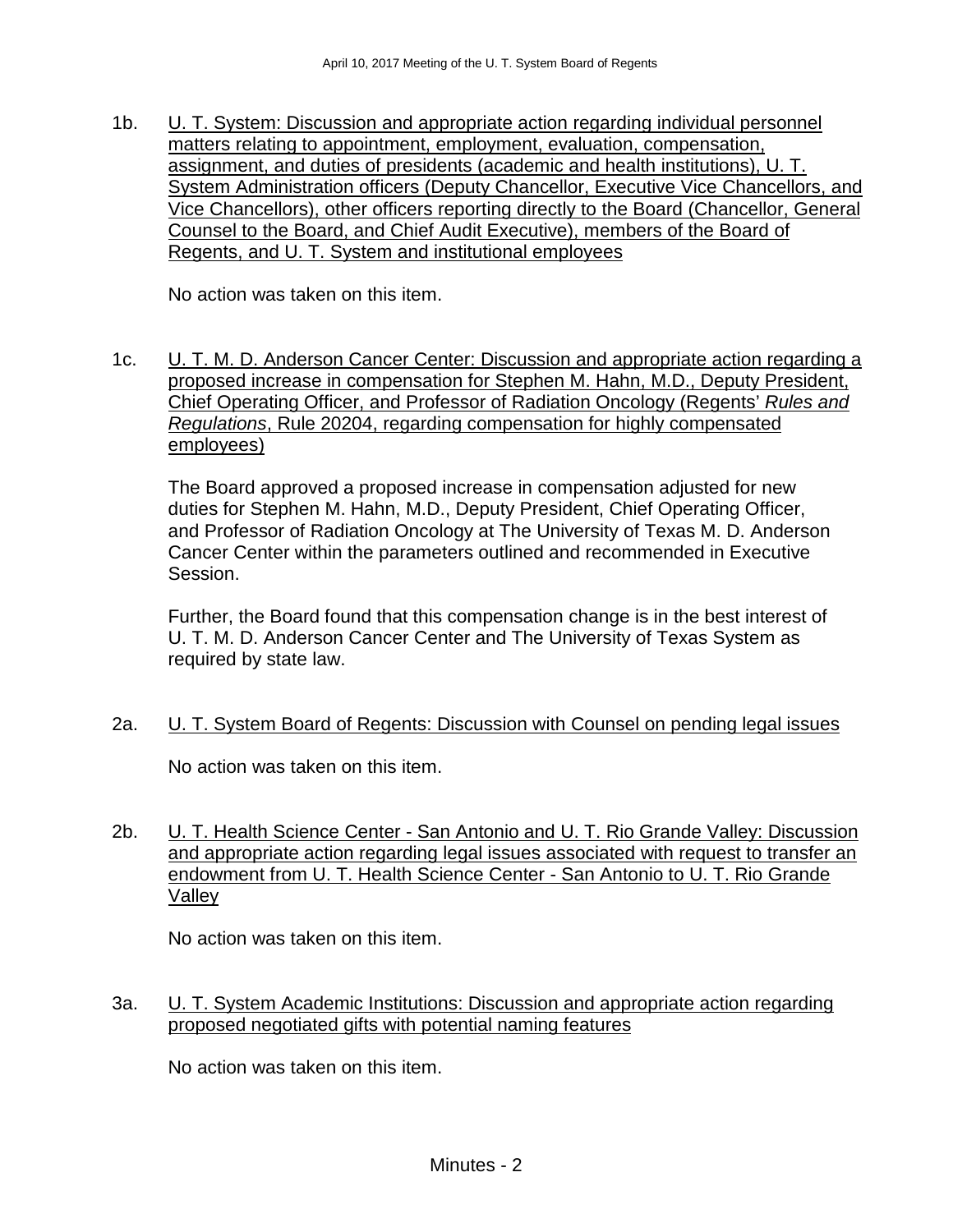### 3b. U. T. System Health Institutions: Discussion and appropriate action regarding proposed negotiated gifts with potential naming features

No action was taken on this item.

## AGENDA ITEMS

### 1. U. T. System: Approval of \$3,165,960 from Available University Funds (AUF) for Change Order No. 2 to the Professional Services Agreement with Salesforce.com, Inc. for software development services related to Total Educational Experience (TEx) version 2.0

Executive Vice Chancellor for Business Affairs Kelley outlined the recommendation before the Board to approve Change Order No. 2 to the Professional Services Agreement (PSA) with Salesforce.com, Inc. for software development services related to TEx version 2.0 will be funded with a previously approved allocation of \$3,165,960 from AUF.

Following discussion as summarized below, Vice Chairman Hicks made two motions, and the second one carried.

## 2nd Motion by Vice Chairman Hicks

I would still like to make the motion that we approve this contract, conditioned upon the Board within 90 days getting a full accounting of what is reserved on the project, what other options might be in partnering going forward, and what the long-term plan for the ITL might look like. So that would be the conditions that I would make the motion that we approve this contract.

The motion was seconded by Regent Beck and carried, with Regent Longoria voting against the motion. Vice Chairman Hildebrand was noted as abstaining from discussion and vote on this item because of equity interests.

In reply to a question from Regent Beck about the deadline in motion 2 for information to be furnished to the Regents, Vice Chairman Hicks amended his motion to set the deadline at the July 2017 Board meeting. Chairman Foster said that would be appropriate in that discussion of the AUF was scheduled for a Board retreat around the July 2017 meeting.

### **Background**

On September 23, 2016, the Board approved agreements with Salesforce to provide a bundle of development services and software subscriptions to the ITL to support the development of a future learning environment, referred to as the Total Educational Experience (TEx) version 2.0. This approval included three umbrella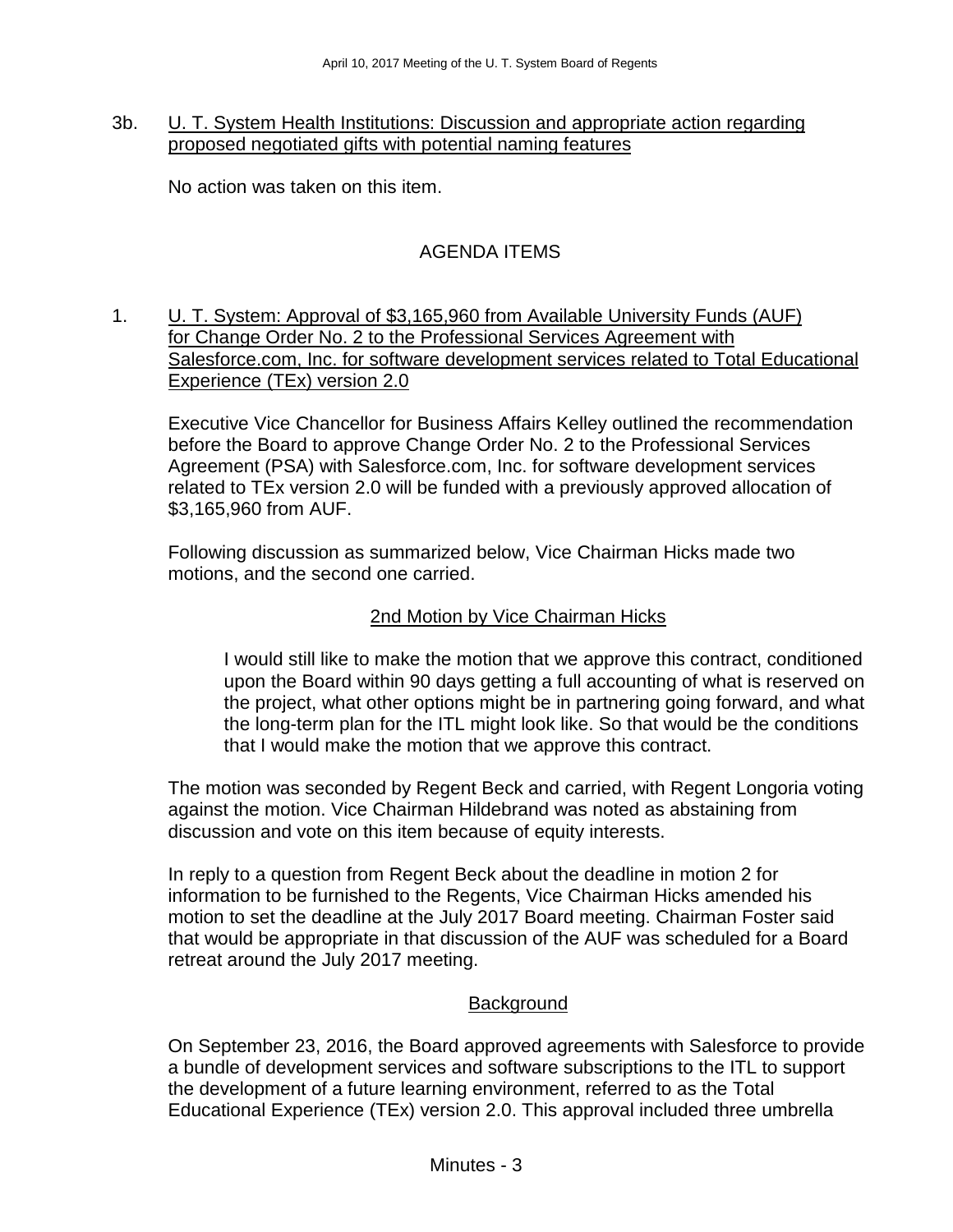agreements and related Statements of Work totaling \$5,454,447 for software subscriptions through September 30, 2017, and for software development services through December 31, 2016.

On December 15, 2016, the Board approved Change Order No. 1 to the Salesforce PSA, which added an additional \$3,049,960 for software development services plus \$456,629 in expenses for the time period January 1, 2017 through March 15, 2017, bringing the total spend to \$8,961,036.

The total projected expenditures under the three interrelated umbrella agreements are estimated to be \$12,000,000 over the next five years through a series of change orders. A condition of the September 23, 2016 approval is for each Change Order for software development services beyond December 31, 2016, to be presented to the Board for approval.

The Change Order No. 2 to the Salesforce PSA adds an additional \$3,165,960 for software development services for the time period April 10, 2017 through August 31, 2017, bringing total spending to \$12,126,996.

#### **Discussion**

Following questions and comments from Vice Chairman Hicks, Regents Longoria, Eltife, and Tucker, Chancellor McRaven and the Executive Vice Chancellors discussed the function, structure, and value of The University of Texas System's Institute for Transformational Learning (ITL), funding previously approved by the Board, the original vision of the Board for ITL, reducing costs, options for contracting directly with an outside vendor, the reasons for the change order, and evaluating spending of Available University Funds (AUF).

Chairman Foster then asked for a motion to approve this item as recommended, and when no member of the Board answered, he suggested the item be tabled. He asked Executive Vice Chancellor Kelley about the implications of not funding the contract at this point, and Dr. Kelley explained that work by Salesforce would need to cease, there would be at minimum setbacks in product development and implementation, and there would be some costs that could not be recuperated.

Vice Chairman Hicks then made the following motion:

### 1st Motion by Vice Chairman Hicks

I will make a motion, if that is acceptable, that we move to spend this money because I think that we lose more than this by not doing it. With the understanding that we will look at the amount reserved for the ITL and within 90 days, that the System will come back to us with a plan of what those reserves are, how they will be spent, and what a long-term strategy involving the ITL might look like. Under those conditions, I would move that we approve this expenditure.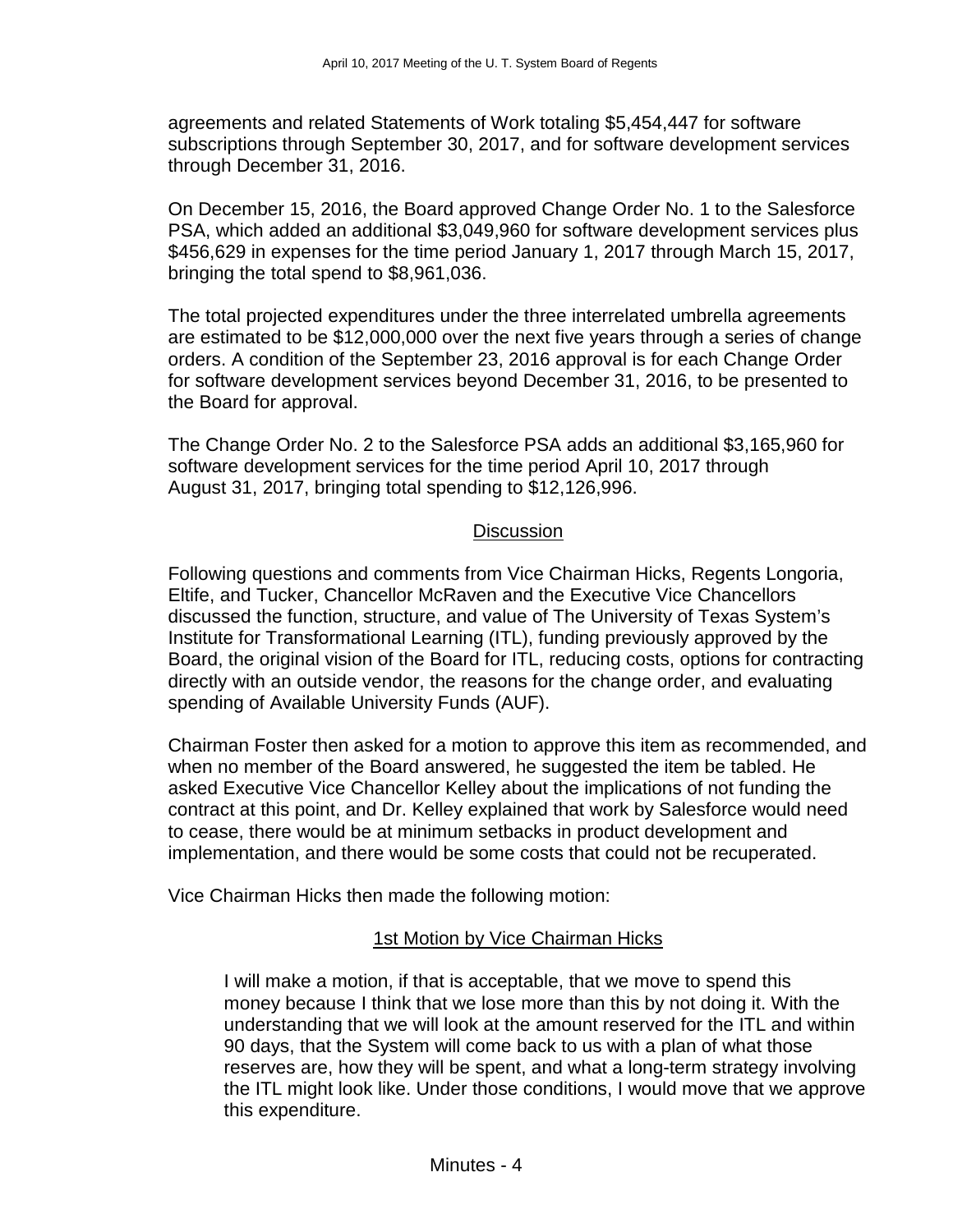In reply to questions from Regent Longoria related to motion 1, Dr. Kelley clarified that the requested funding had previously been set aside and was not a new allocation of AUF in this request. Executive Vice Chancellor Leslie added that the planned launch of the cybersecurity program at The University of Texas at San Antonio would not proceed if the proposal were not funded.

There was no second or vote on this motion.

2. **U. T. System: Approval of \$13,600,000 of Available University Funds (AUF)** a) for the upgrade implementation of the UTShare Human Resource and Finance enterprise system; b) for the upgrade implementation of the Student Information System (SIS); and c) to provide basic campus and implementation support to U. T. Rio Grande Valley; and finding that the expenditure of AUF for this purpose is appropriate

Deputy Chancellor Daniel outlined the recommendation before the Board to approve \$13,600,000 of Available University Funds (AUF)

- a. for the upgrade implementation of the UTShare Human Resource and Finance enterprise system;
- b. for the upgrade implementation of the Student Information System (SIS), including implementation services, hardware/software, support, hosting, and disaster recovery; and
- c. to provide basic campus and implementation support to The University of Texas Rio Grande Valley.

The Board was also asked to find that the expenditure of AUF for this purpose is appropriate under the responsibilities of The University of Texas System Administration to provide technical assistance and services to the institutions and to coordinate the activities of the U. T. System institutions using these information systems, including support and implementation of the systems at U. T. Rio Grande Valley, with the intent that the expenditure will benefit a broad number of U. T. System institutions, including The University of Texas at Arlington, The University of Texas at Dallas, The University of Texas at El Paso, The University of Texas of the Permian Basin, The University of Texas at San Antonio, The University of Texas at Tyler, and U. T. System Administration.

To implement the SIS, U. T. System will leverage the Oracle Corporation site license approved by the Board on May 15, 2008, that makes available the higher education line of Oracle/PeopleSoft products (Human Resources, Financial, and Student Information Systems) for all U. T. System institutions.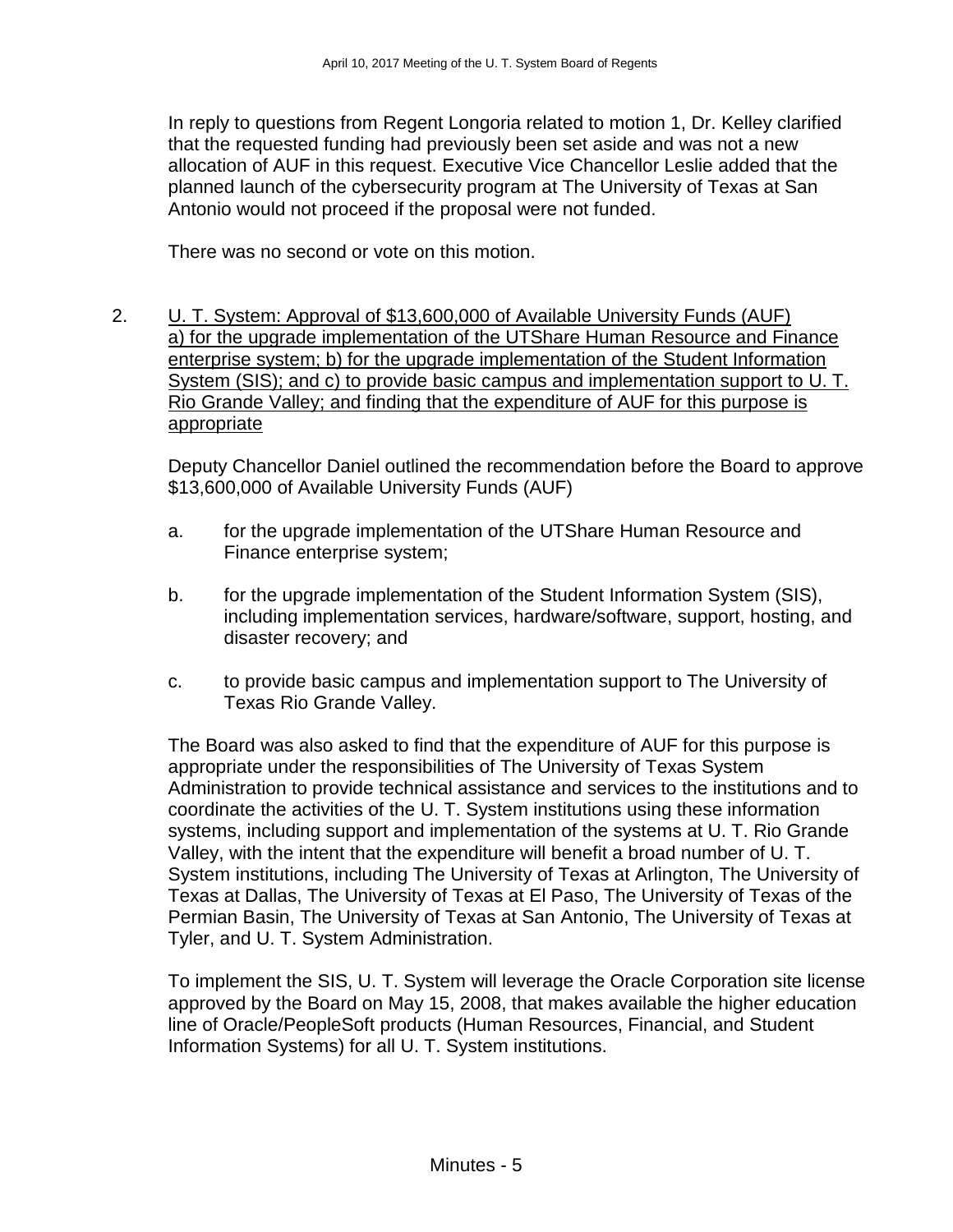SIS is essential software for academic institutions to provide campus self-service, financial aid, recruiting and admissions, student administration, student financials, and student records. The systems used by The University of Texas at Brownsville and The University of Texas-Pan American, and now U. T. Rio Grande Valley to support Human Resources, Financial, and Student Information Systems are approaching End of Life. U. T. Rio Grande Valley will join the cohort currently using PeopleSoft. Operating in a shared PeopleSoft environment is expected to save U. T. Rio Grande Valley a minimum of \$4 to \$5 million per year and delaying implementation will require U. T. Rio Grande Valley to fund costly maintenance on the current systems, which will be lost when the migration to PeopleSoft is complete.

The cohort includes U. T. Arlington, U. T. Dallas, U. T. El Paso, U. T. Permian Basin, U. T. San Antonio, U. T. Tyler, and U. T. System Administration. Once complete, U. T. Rio Grande Valley will be operating on the most current supported version of the PeopleSoft software.

U. T. System will utilize staff augmentation services from ERP Analysts, Inc. and r2 Technologies, Inc., approved on February 9, 2017, under Consent Agenda Item 6 and Item 7, respectively, to support the implementation at U. T. Rio Grande Valley. Funding for these contracts was deferred at the February 8-9, 2017 Board meeting (Finance and Planning Committee Agenda Item 5).

Dr. Daniel provided background information and explained the urgency of this proposal to replace aging software.

In reply to questions from Vice Chairman Hicks about numbers of employees and historical funding of the initiative, Deputy Chancellor Daniel spoke about the efficiency of operating in a shared service environment, explaining that double the number of employees would be needed if the institutions individually managed the effort. He also spoke about how the institutions initially funded the effort, but in 2014, the Board funded the expense to offset the need to increase tuition.

Regent Longoria expressed concern over spending of AUF and growth of U. T. System administrative expenses. Chairman Foster indicated his belief that the expenditure of AUF for this purpose is not only appropriate, but also textbook. Regent Longoria then proposed that only the recommended \$3,300,464 from AUF for Fiscal Year 2017 be considered for approval at this time and suggested that possible future savings could fund the initiative going forward. Deputy Chancellor Daniel asked Associate Vice Chancellor for Shared Information Systems, Mr. R. David Crain, to determine if this proposed phased funding would impact the contract going forward, and Mr. Crain responded that the proposed funding would allow the project to get started and progress made.

Regent Tucker stated that the growth of the U. T. System over the last 10 years has not gone unnoticed by elected officials. She expressed concern that the revised funding proposal not disrupt the Southern Association of Colleges and